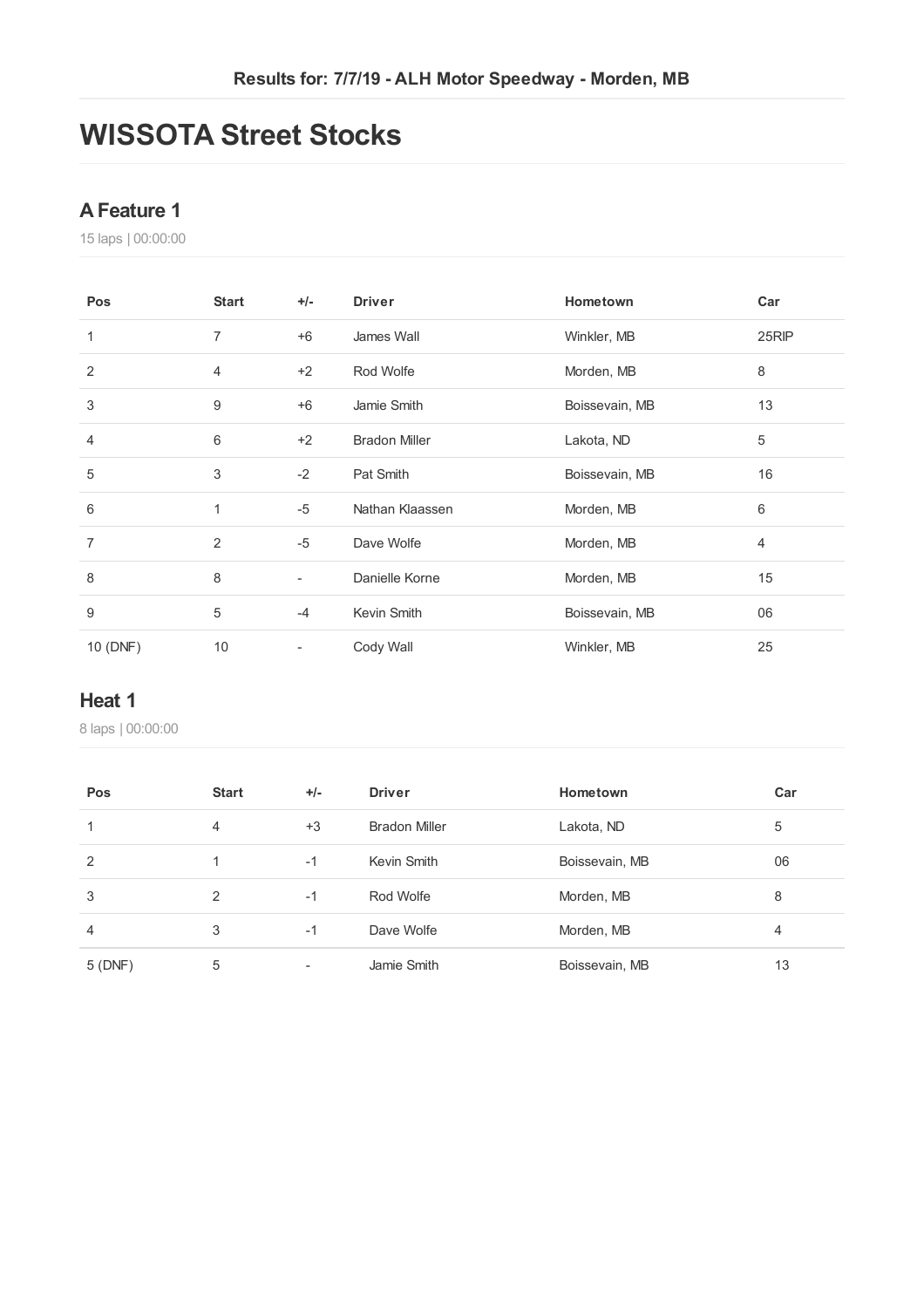laps | 00:00:00

| Pos     | <b>Start</b> | $+/-$                    | <b>Driver</b>   | Hometown       | Car   |
|---------|--------------|--------------------------|-----------------|----------------|-------|
|         |              | $\overline{\phantom{a}}$ | James Wall      | Winkler, MB    | 25RIP |
| 2       | 4            | $+2$                     | Pat Smith       | Boissevain, MB | 16    |
| 3       | 3            | $\overline{\phantom{a}}$ | Nathan Klaassen | Morden, MB     | 6     |
| 4 (DNF) | 5            | $+1$                     | Danielle Korne  | Morden, MB     | 15    |
| 5(DNF)  | 2            | -3                       | Cody Wall       | Winkler, MB    | 25    |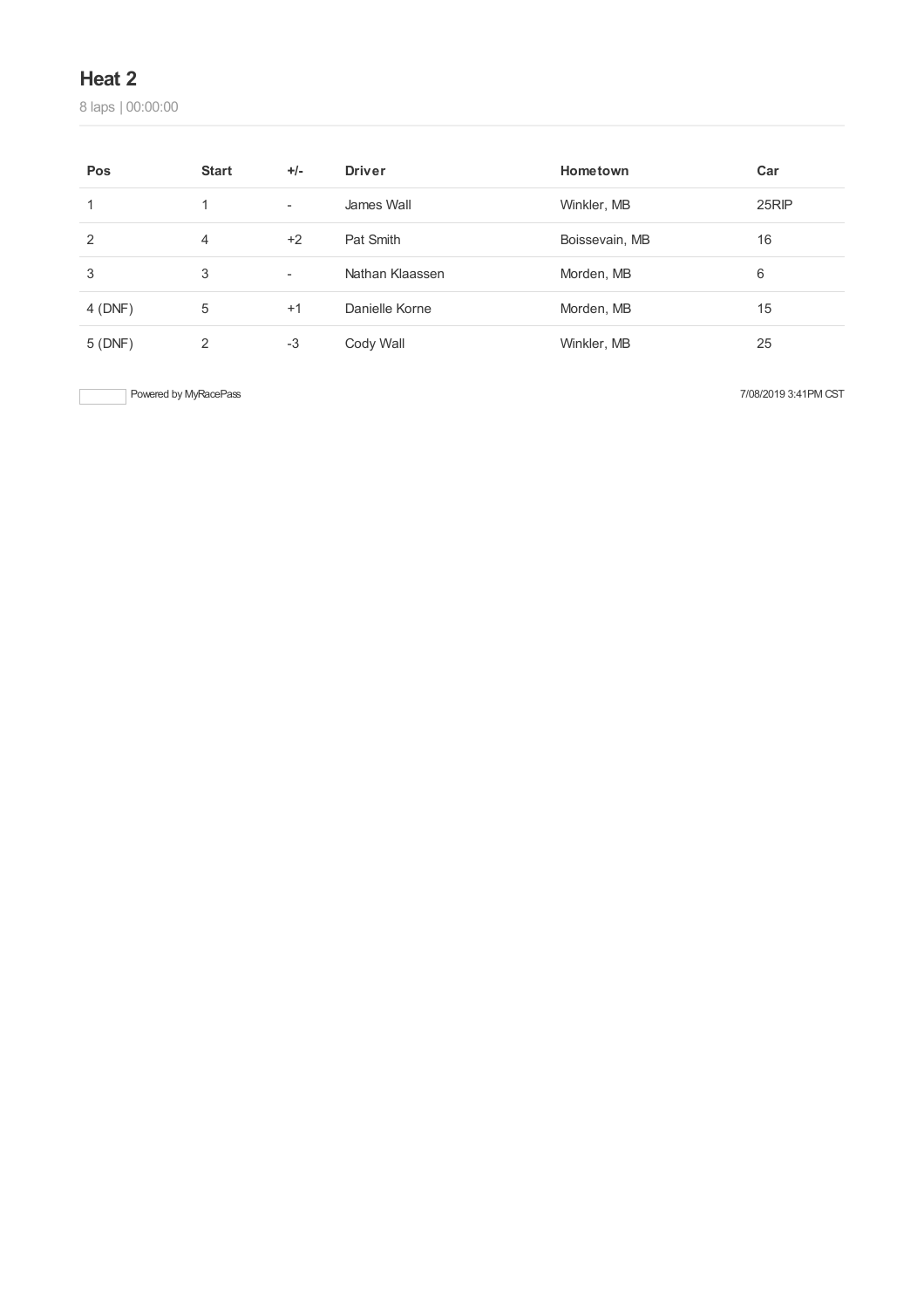# **WISSOTA Modifieds**

### **AFeature 1**

laps | 00:00:00

| Pos            | <b>Start</b>             | $+/-$                    | <b>Driver</b>       | Hometown          | Car           |
|----------------|--------------------------|--------------------------|---------------------|-------------------|---------------|
| 1              | $\overline{2}$           | $+1$                     | Shawn Teunis        | West St. Paul, MB | 39            |
| 2              | $\overline{4}$           | $+2$                     | Jerome Guyot        | Fannystelle, MB   | 48            |
| 3              | 8                        | $+5$                     | Ward Imrie          | Winnipeg, MB      | 10W           |
| $\overline{4}$ | 1                        | $-3$                     | <b>Tony Caissie</b> | Winnipeg, MB      | 12            |
| 5              | 3                        | $-2$                     | James Wall          | Winkler, MB       | 25RIP         |
| 6              | 5                        | $-1$                     | Scott Greer         | Winnipeg, MB      | $5\mathsf{G}$ |
| $\overline{7}$ | $\overline{7}$           | $\overline{\phantom{a}}$ | Cole Haugland       | Brocket, ND       | 32            |
| 8              | 10                       | $+2$                     | Murray Temple       | Hartney, MB       | 33            |
| 9              | 9                        | $\overline{\phantom{a}}$ | Eric Klassen        | Reihnfeld, MB     | 31            |
| 10             | 11                       | $+1$                     | Chad Allen          | Morden, MB        | 22            |
| <b>DNS</b>     | $\overline{\phantom{a}}$ | $-5$                     | <b>Ryan Cousins</b> | Morden, MB        | 36            |
| <b>DNS</b>     |                          | ٠                        | Jeff Pritchard      | Carman, MB        | 1             |

#### **Heat 1**

| Pos            | <b>Start</b>   | $+/-$                    | <b>Driver</b>       | Hometown      | Car |
|----------------|----------------|--------------------------|---------------------|---------------|-----|
| 1              | 2              | $+1$                     | <b>Scott Greer</b>  | Winnipeg, MB  | 5G  |
| 2              | 5              | $+3$                     | Ward Imrie          | Winnipeg, MB  | 10W |
| 3              | 1              | $-2$                     | <b>Tony Caissie</b> | Winnipeg, MB  | 12  |
| $\overline{4}$ | $\overline{4}$ | $\overline{\phantom{a}}$ | Cole Haugland       | Brocket, ND   | 32  |
| 5              | 3              | $-2$                     | Eric Klassen        | Reihnfeld, MB | 31  |
| 6(DNF)         | 6              | -                        | Jeff Pritchard      | Carman, MB    |     |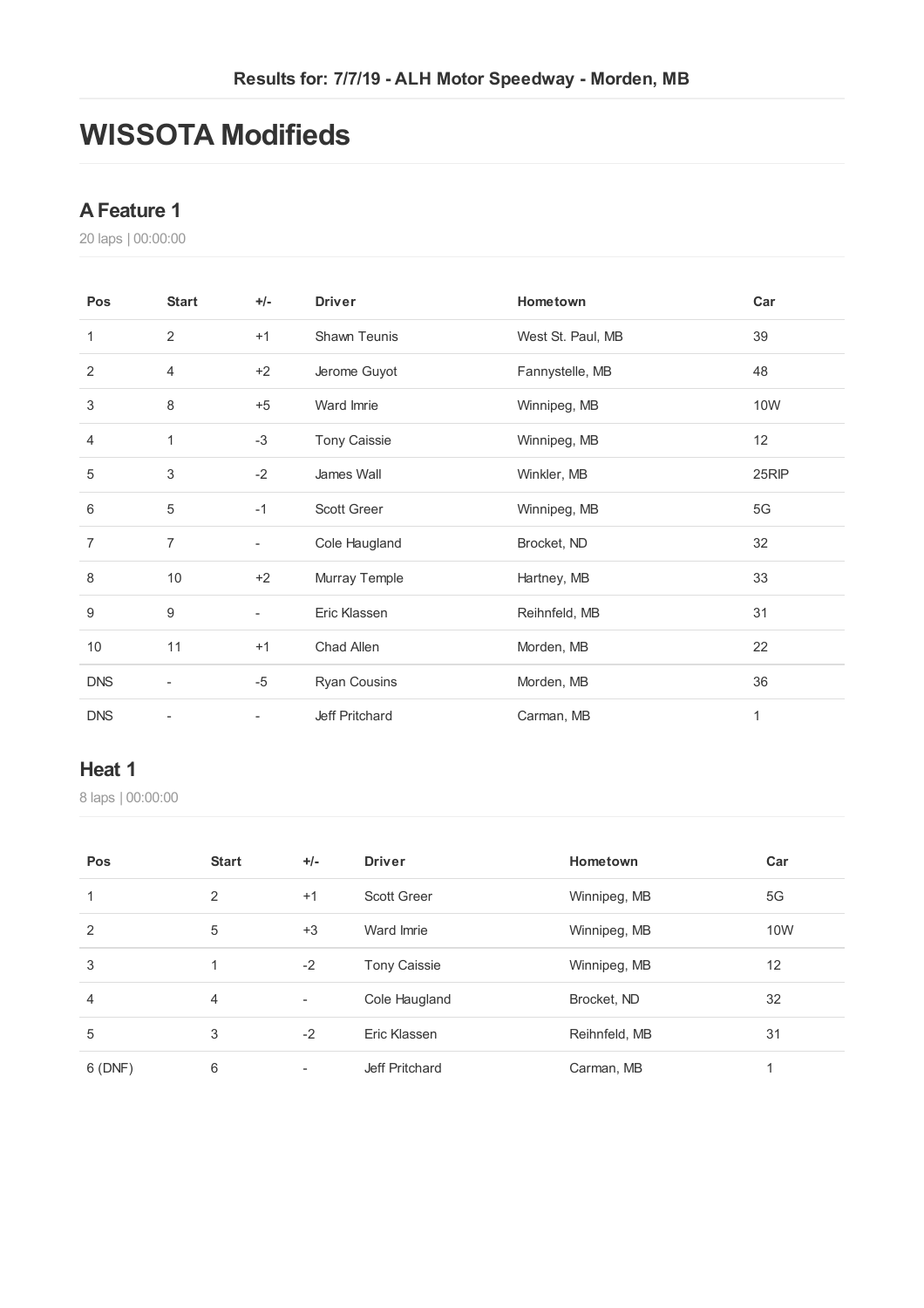laps | 00:00:00

| Pos | <b>Start</b> | $+/-$                    | <b>Driver</b>       | Hometown          | Car   |
|-----|--------------|--------------------------|---------------------|-------------------|-------|
|     | 2            | $+1$                     | Shawn Teunis        | West St. Paul, MB | 39    |
| 2   | 6            | $+4$                     | Jerome Guyot        | Fannystelle, MB   | 48    |
| 3   | 3            | ۰                        | <b>Ryan Cousins</b> | Morden, MB        | 36    |
| 4   | 4            | $\overline{\phantom{a}}$ | James Wall          | Winkler, MB       | 25RIP |
| 5   |              | $-4$                     | Murray Temple       | Hartney, MB       | 33    |
| 6   | 5            | $-1$                     | Chad Allen          | Morden, MB        | 22    |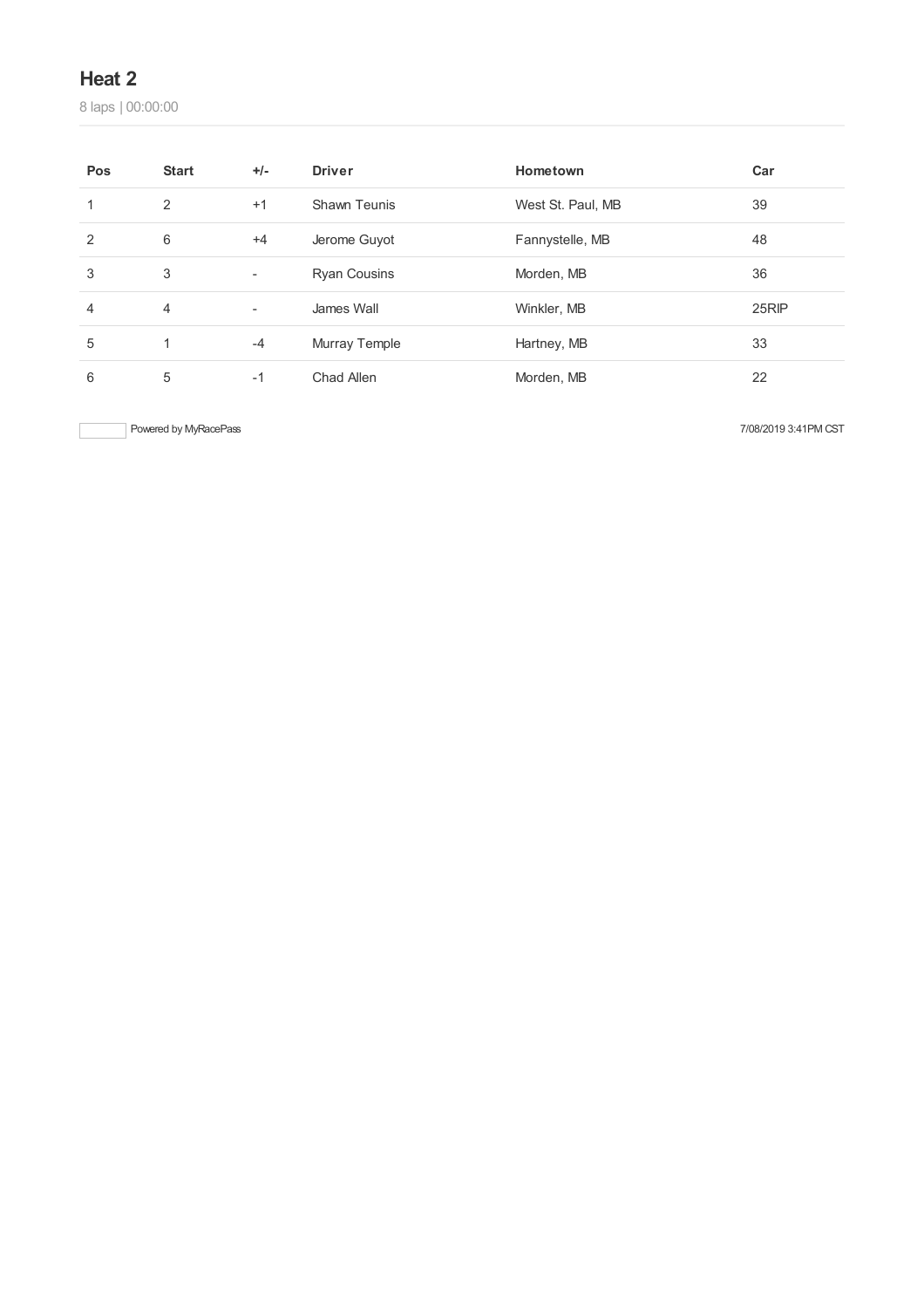# **Pure Stocks**

## **AFeature 1**

| Pos            | <b>Start</b>   | $+/-$ | <b>Driver</b>          | Hometown          | Car            |
|----------------|----------------|-------|------------------------|-------------------|----------------|
| 1              | $\,8\,$        | $+7$  | <b>Jeff Gillies</b>    | Killarney, MB     | 7G             |
| $\overline{2}$ | 3              | $+1$  | Ben Epp                | Boissevain, MB    | 222            |
| 3              | 10             | $+7$  | Jeremy Bezan           | Miami, MB         | $00\,$         |
| 4              | $\overline{7}$ | $+3$  | <b>Brian Bellew</b>    | Killarney, MB     | 30K            |
| 5              | 14             | $+9$  | Tyler Fehr             | Winkler, MB       | 5F             |
| 6              | 9              | $+3$  | Michael Copp           | Dugald, MB        | 46C            |
| $\overline{7}$ | 11             | $+4$  | Dean Miljure           | Winnipeg, Man, MB | 71             |
| 8              | $\sqrt{2}$     | $-6$  | <b>Blayne Klassen</b>  | Morden, MB        | 60             |
| 9              | 18             | $+9$  | Tommy Fehr             | Winkler, MB       | 21F            |
| 10             | 6              | $-4$  | Al Unger               | Morden, MB        | 95             |
| 11             | 16             | $+5$  | <b>Dennis Peters</b>   | Thornhill, MB     | 29             |
| 12             | 1              | $-11$ | <b>Bryson Cuvelier</b> | Killarney, MB     | 66C            |
| 13             | 17             | $+4$  | Peyton Hendrckson      | Rolla, ND         | 66G            |
| 14 (DNF)       | 12             | $-2$  | Cory Popplestone       | Boissevain, MB    | 46             |
| 15 (DNF)       | 4              | $-11$ | Raymond Smith          | Boissevain, MB    | 08             |
| 16 (DNF)       | 13             | $-3$  | Shayne Hildebrand      | Morden, MB        | 38             |
| 17 (DNF)       | $\,$ 5 $\,$    | $-12$ | Marv Klaassen          | Morden, MB        | 445            |
| 18 (DNF)       | 15             | $-3$  | Jimmy Klassen          | Morden, MB        | $\overline{7}$ |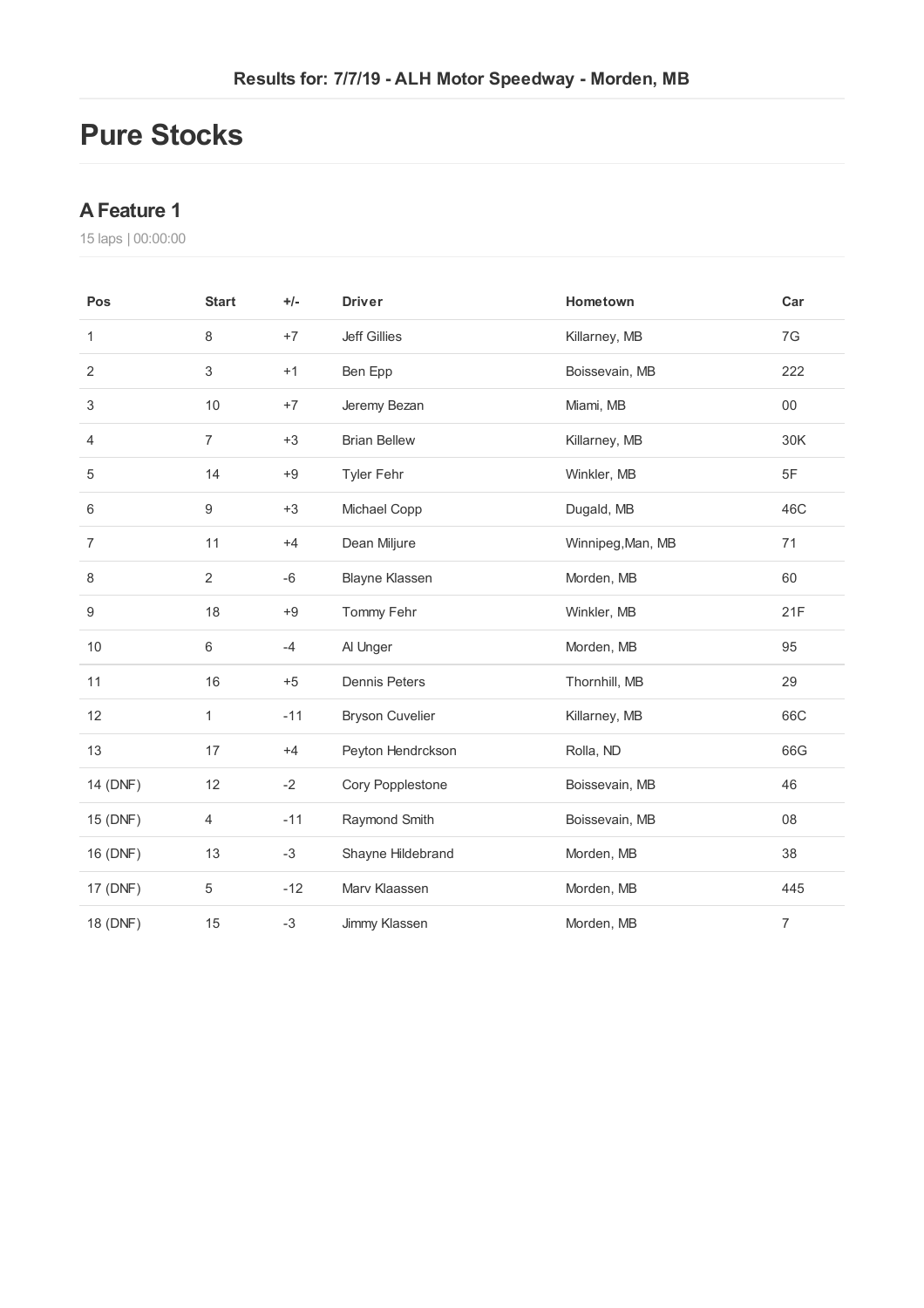laps | 00:00:00

| Pos            | <b>Start</b>   | $+/-$ | <b>Driver</b>          | Hometown       | Car |
|----------------|----------------|-------|------------------------|----------------|-----|
| 1              | 2              | $+1$  | Raymond Smith          | Boissevain, MB | 08  |
| $\overline{2}$ | 6              | $+4$  | Al Unger               | Morden, MB     | 95  |
| 3              | 1              | $-2$  | <b>Bryson Cuvelier</b> | Killarney, MB  | 66C |
| $\overline{4}$ | 3              | $-1$  | Jeremy Bezan           | Miami, MB      | 00  |
| 5              | $\overline{4}$ | $-1$  | Shayne Hildebrand      | Morden, MB     | 38  |
| 6              | 5              | $-1$  | <b>Dennis Peters</b>   | Thornhill, MB  | 29  |

## **Heat 2**

laps | 00:00:00

| Pos            | <b>Start</b>   | $+/-$ | <b>Driver</b>         | Hometown          | Car |
|----------------|----------------|-------|-----------------------|-------------------|-----|
| 1              | 5              | $+4$  | <b>Brian Bellew</b>   | Killarney, MB     | 30K |
| 2              | 6              | $+4$  | <b>Blayne Klassen</b> | Morden, MB        | 60  |
| 3              | $\overline{4}$ | $+1$  | <b>Jeff Gillies</b>   | Killarney, MB     | 7G  |
| $\overline{4}$ | $\mathbf{1}$   | $-3$  | Dean Miljure          | Winnipeg, Man, MB | 71  |
| 5              | 3              | $-2$  | <b>Tyler Fehr</b>     | Winkler, MB       | 5F  |
| 6              | 2              | $-4$  | Peyton Hendrckson     | Rolla, ND         | 66G |

# **Heat 3**

laps | 00:00:00

| Pos | <b>Start</b>   | $+/-$                    | <b>Driver</b>    | Hometown       | Car |
|-----|----------------|--------------------------|------------------|----------------|-----|
| 1   | 6              | $+5$                     | Michael Copp     | Dugald, MB     | 46C |
| 2   | 2              | $\overline{\phantom{a}}$ | Ben Epp          | Boissevain, MB | 222 |
| 3   | $\overline{4}$ | $+1$                     | Mary Klaassen    | Morden, MB     | 445 |
| 4   | 5              | $+1$                     | Cory Popplestone | Boissevain, MB | 46  |
| 5   | 1              | $-4$                     | Jimmy Klassen    | Morden, MB     |     |
| 6   | 3              | $-3$                     | Tommy Fehr       | Winkler, MB    | 21F |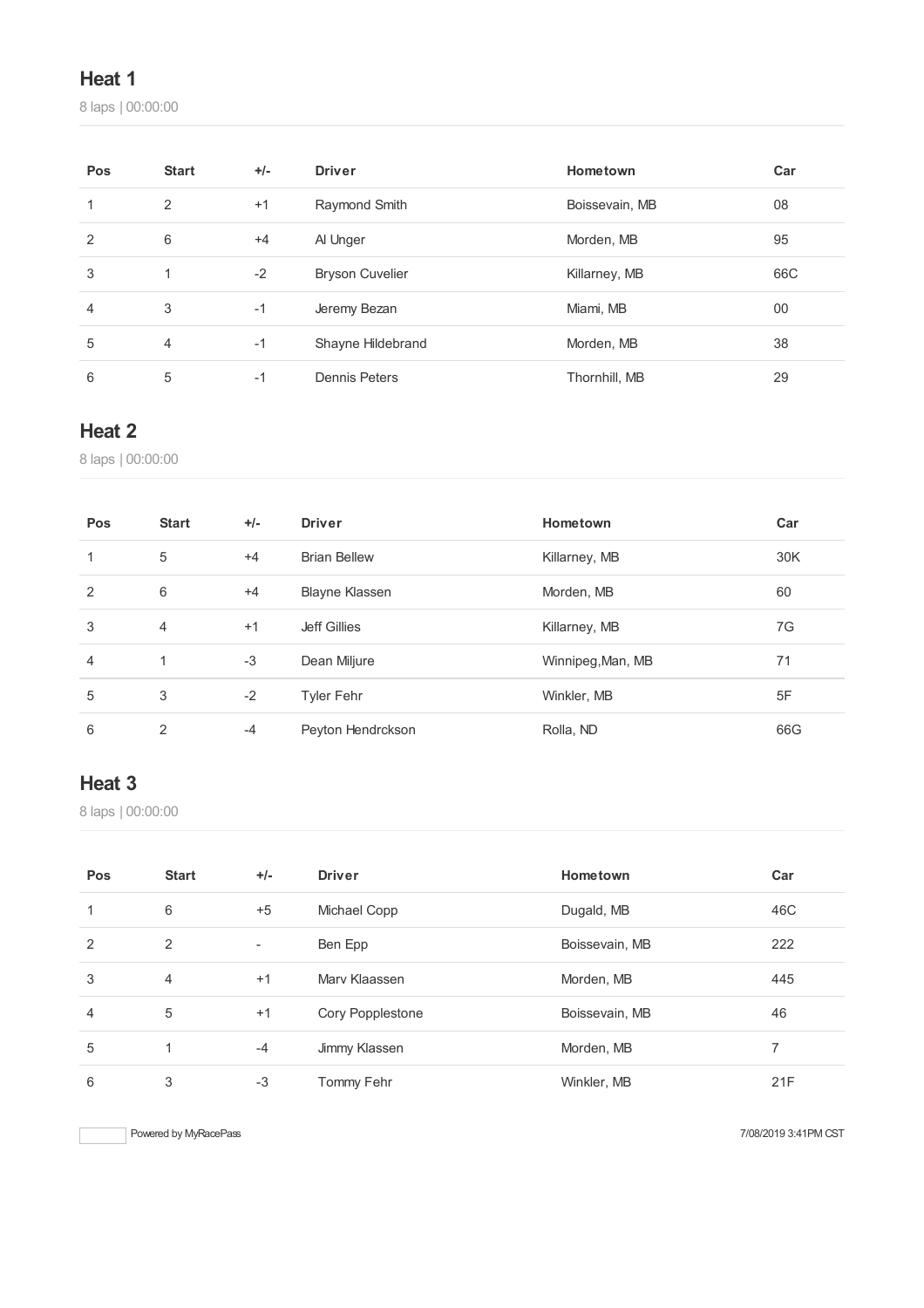# **WISSOTA Midwest Modifieds**

## **AFeature 1**

laps | 00:00:00

| Pos            | <b>Start</b>   | $+/-$                    | <b>Driver</b>           | Hometown        | Car            |
|----------------|----------------|--------------------------|-------------------------|-----------------|----------------|
| 1              | 8              | $+7$                     | <b>Austin Hunter</b>    | Winnipeg, MB    | 44             |
| 2              | 2              | $\overline{\phantom{a}}$ | <b>Tyler Doell</b>      | Carman, MB      | 8              |
| 3              | 4              | $+1$                     | <b>Brandon Rehill</b>   | St. Andrews, MB | 4B             |
| 4              | 5              | $+1$                     | Brenden Luschinski      | Headingley, MB  | 16             |
| 5              | 1              | $-4$                     | Gary Unrau              | Roland, MB      | 18             |
| 6              | 6              | $\frac{1}{2}$            | <b>Ted Doell</b>        | Carman, MB      | 95             |
| $\overline{7}$ | $\overline{7}$ | ۰.                       | Murray Kozie            | Headingley, MB  | 55             |
| 8              | 9              | $+1$                     | <b>Ethan Friesen</b>    | Landmark, MB    | E <sub>3</sub> |
| 9              | 3              | -6                       | <b>Brandon Wieler</b>   | Winkler, MB     | 99W            |
| 10             | 12             | $+2$                     | <b>Austin Overwater</b> | Winnipeg, MB    | 33A            |
| 11             | 10             | $-1$                     | <b>Bailey Cousins</b>   | Morden, MB      | 7B             |
| 12             | 14             | $+2$                     | Derek Unrau             | Roland, MB      | 59             |
| 13             | 13             | $\blacksquare$           | <b>Tim Wiebe</b>        | Vita, MB        | <b>18T</b>     |
| 14 (DNF)       | 11             | $-3$                     | <b>Brody Pritchard</b>  | Carman, MB      | 17             |

### **Heat 1**

| Pos | <b>Start</b>   | $+/-$                    | <b>Driver</b>          | Hometown        | Car            |
|-----|----------------|--------------------------|------------------------|-----------------|----------------|
| 1   | 3              | $+2$                     | <b>Brandon Rehill</b>  | St. Andrews, MB | 4B             |
| 2   | 1              | $-1$                     | Brenden Luschinski     | Headingley, MB  | 16             |
| 3   | 5              | $+2$                     | <b>Austin Hunter</b>   | Winnipeg, MB    | 44             |
| 4   | $\overline{4}$ | $\overline{\phantom{a}}$ | <b>Brandon Wieler</b>  | Winkler, MB     | 99W            |
| 5   | 2              | $-3$                     | <b>Ethan Friesen</b>   | Landmark, MB    | E <sub>3</sub> |
| 6   | 7              | $+1$                     | <b>Brody Pritchard</b> | Carman, MB      | 17             |
|     | 6              | $-1$                     | <b>Tim Wiebe</b>       | Vita, MB        | 18T            |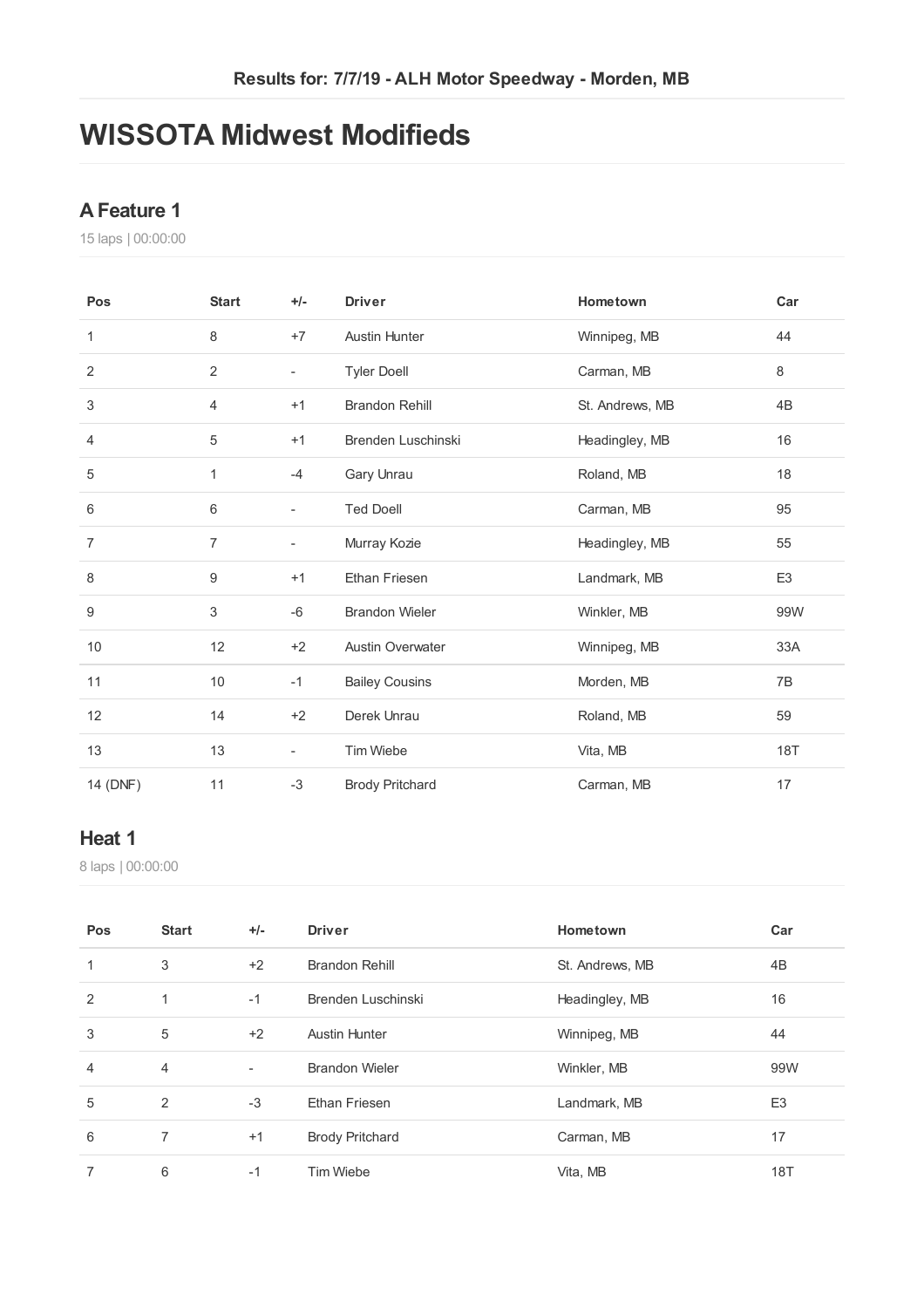laps | 00:00:00

| Pos | <b>Start</b>   | $+/-$                    | <b>Driver</b>           | Hometown       | Car |
|-----|----------------|--------------------------|-------------------------|----------------|-----|
| 1   | 2              | $+1$                     | Gary Unrau              | Roland, MB     | 18  |
| 2   | $\mathbf{1}$   | $-1$                     | <b>Tyler Doell</b>      | Carman, MB     | 8   |
| 3   | $\overline{4}$ | $+1$                     | <b>Ted Doell</b>        | Carman, MB     | 95  |
| 4   | 3              | $-1$                     | Murray Kozie            | Headingley, MB | 55  |
| 5   | 5              | $\overline{\phantom{a}}$ | <b>Bailey Cousins</b>   | Morden, MB     | 7B  |
| 6   | 7              | $+1$                     | <b>Austin Overwater</b> | Winnipeg, MB   | 33A |
|     | 6              | $-1$                     | Derek Unrau             | Roland, MB     | 59  |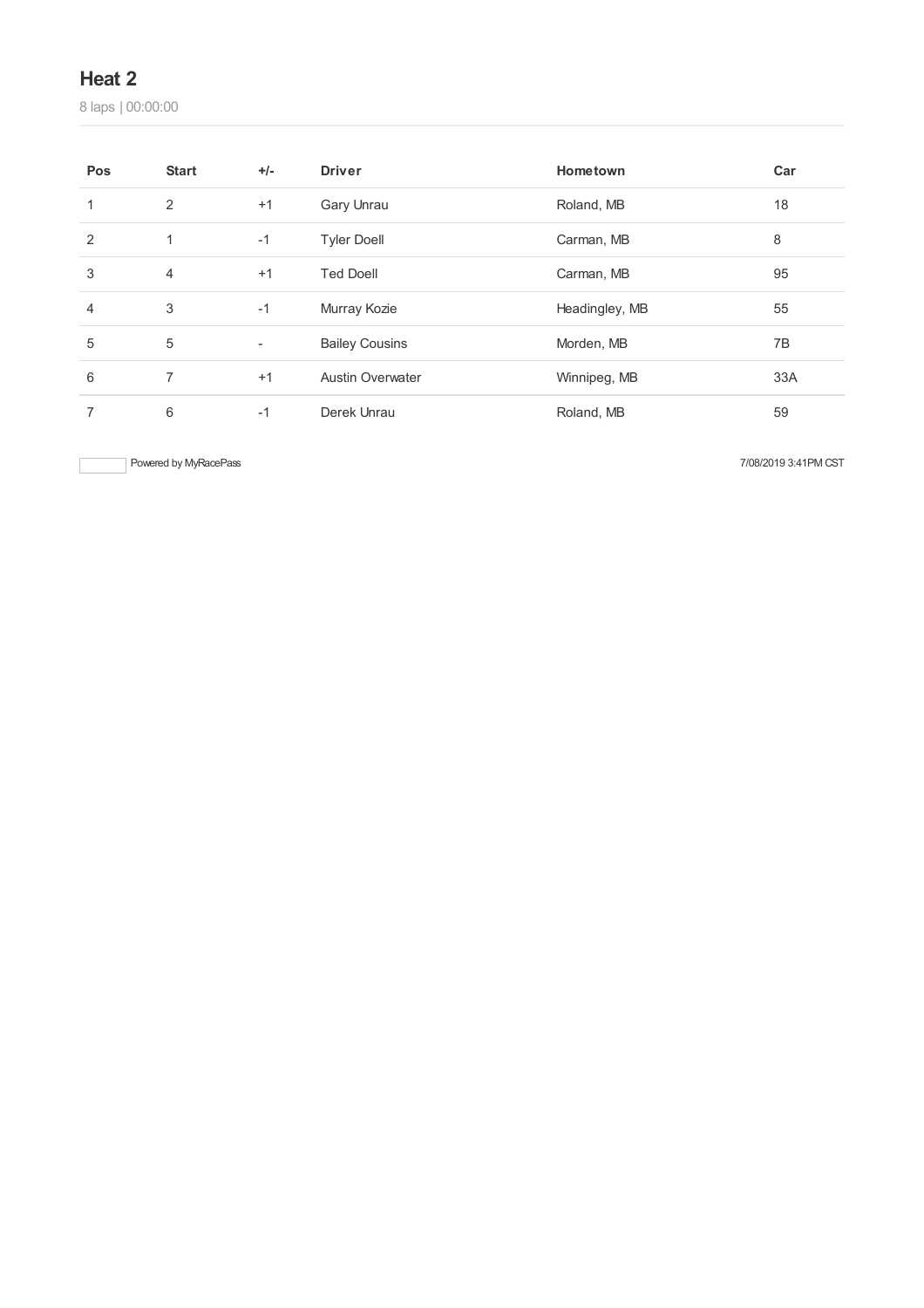# **Cylinder**

### **AFeature 1**

laps | 00:00:00

| Pos    | <b>Start</b> | $+/-$  | <b>Driver</b>   | Hometown         | Car |
|--------|--------------|--------|-----------------|------------------|-----|
| 1      | 5            | $+4$   | Jeremy Wall     | Crystal City, MB | 55  |
| 2      | 4            | $+2$   | Nolan Hamm      | Winkler, MB      | 16  |
| 3      | 3            | $\sim$ | Anita Bellew    | Killarney, MB    | 30A |
| 4      | 6            | $+2$   | Jamie tates     | Winnipeg, MB     | 27T |
| 5      | 7            | $+2$   | Joanne Scott    | Winnipeg, MB     | 71  |
| 6(DNF) | 1            | $-5$   | Cassandra Worms | Morden, MB       | 29X |
| 7(DNF) | 2            | $-5$   | Morghann Gable  | Mylo, ND         | 26  |

## **Heat 1**

laps | 00:00:00

| Pos            | <b>Start</b>   | $+/-$                    | <b>Driver</b>       | Hometown         | Car        |
|----------------|----------------|--------------------------|---------------------|------------------|------------|
| 1              | 1              | $\overline{\phantom{a}}$ | Jeremy Wall         | Crystal City, MB | 55         |
| 2              | 4              | $+2$                     | <b>Anita Bellew</b> | Killarney, MB    | 30A        |
| 3              | $\overline{7}$ | $+4$                     | Nolan Hamm          | Winkler, MB      | 16         |
| $\overline{4}$ | 2              | $-2$                     | Cassandra Worms     | Morden, MB       | 29X        |
| 5              | 5              | $\overline{\phantom{a}}$ | Morghann Gable      | Mylo, ND         | 26         |
| 6              | 3              | $-3$                     | Jamie tates         | Winnipeg, MB     | <b>27T</b> |
| 7              | 6              | $-1$                     | Joanne Scott        | Winnipeg, MB     | 71         |